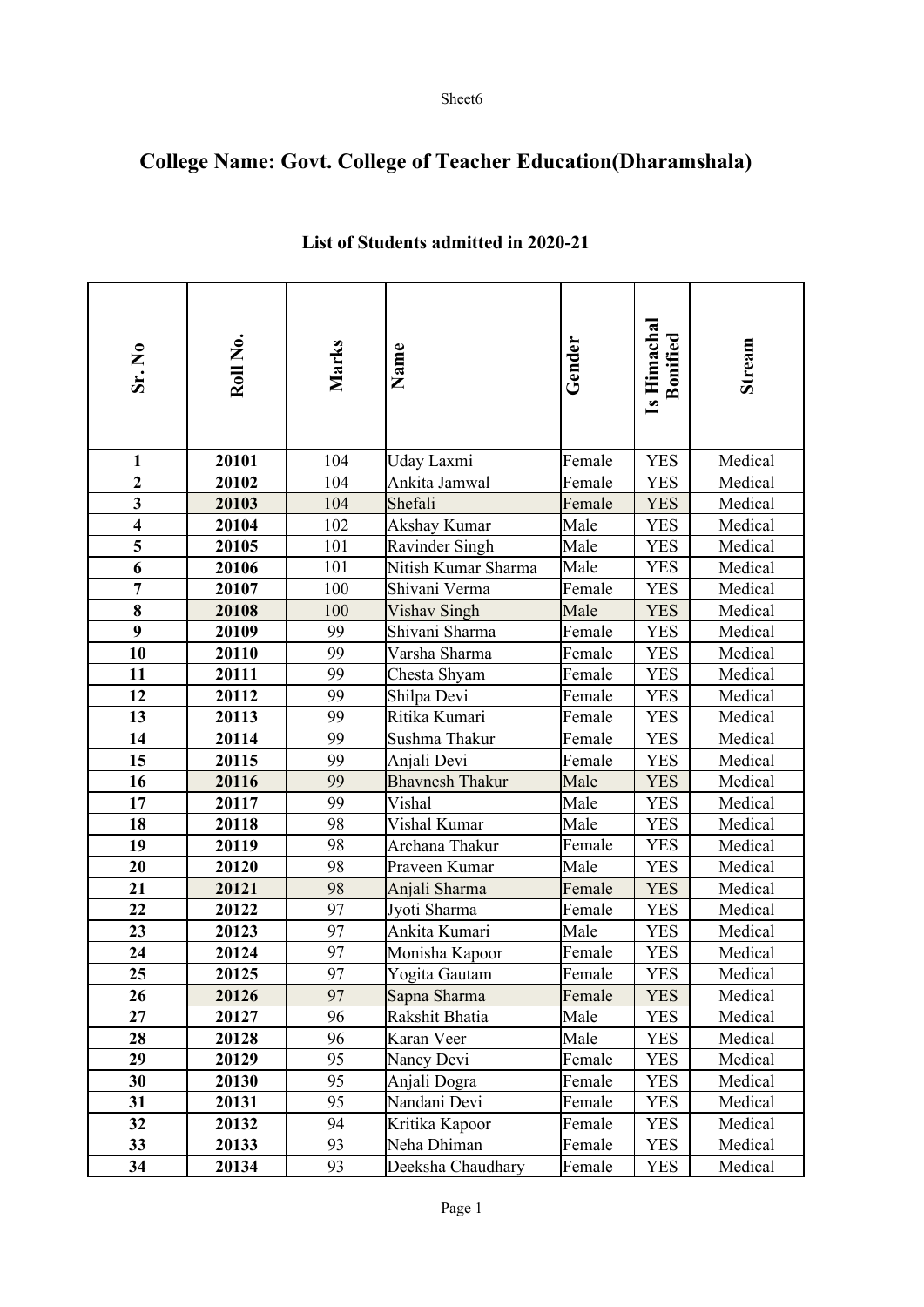| - 1<br>ıг<br>ı |
|----------------|
|----------------|

| 35 | 20135 | 93  | Ankita Thakur       | Female | <b>YES</b> | Medical     |
|----|-------|-----|---------------------|--------|------------|-------------|
| 36 | 20136 | 93  | Ajay Sanehi         | Male   | <b>YES</b> | Medical     |
| 37 | 20137 | 93  | <b>Anchal Dogra</b> | Female | <b>YES</b> | Medical     |
| 38 | 20138 | 92  | Om Prakash          | Male   | <b>YES</b> | Medical     |
| 39 | 20139 | 91  | Ambika Kumari       | Female | <b>YES</b> | Medical     |
| 40 | 20140 | 91  | Prikshit Sharma     | Male   | <b>YES</b> | Medical     |
| 41 | 20141 | 91  | Abhishek Kaundal    | Male   | <b>YES</b> | Medical     |
| 42 | 20142 | 90  | Mukesh Kumar        | Male   | <b>YES</b> | Medical     |
| 43 | 20143 | 89  | Sheetal Dhiman      | Female | <b>YES</b> | Medical     |
| 44 | 20144 | 88  | Anjali              | Female | <b>YES</b> | Medical     |
| 45 | 20145 | 85  | Seema Devi          | Female | <b>YES</b> | Medical     |
| 46 | 20146 | 84  | Priyanka Pathania   | Female | NO         | Medical     |
| 47 | 20147 | 79  | Simple Thakur       | Female | <b>YES</b> | Medical     |
| 48 | 20148 | 74  | Shiwali Rana        | Female | <b>YES</b> | Medical     |
| 49 | 20149 | 68  | Akshay Rana         | Male   | <b>YES</b> | Medical     |
| 50 | 20150 | 68  | Palak Minhas        | Female | <b>YES</b> | Medical     |
| 51 | 20201 | 115 | Aman Kumar          | Male   | <b>YES</b> | Non-Medical |
| 52 | 20202 | 111 | Shamli Jamwal       | Female | <b>YES</b> | Non-Medical |
| 53 | 20203 | 109 | Sakshi Dhiman       | Female | <b>YES</b> | Non-Medical |
| 54 | 20204 | 107 | Ashish Kumar        | Male   | <b>YES</b> | Non-Medical |
| 55 | 20205 | 106 | Neha Sharma         | Female | <b>YES</b> | Non-Medical |
| 56 | 20206 | 105 | Ankita Kumari       | Female | <b>YES</b> | Non-Medical |
| 57 | 20207 | 104 | Kritika Thakur      | Female | <b>YES</b> | Non-Medical |
| 58 | 20208 | 103 | Sakshi Rana         | Female | <b>YES</b> | Non-Medical |
| 59 | 20209 | 103 | Divya Kapoor        | Female | <b>YES</b> | Non-Medical |
| 60 | 20210 | 103 | Kashish Gupta       | Male   | <b>YES</b> | Non-Medical |
| 61 | 20211 | 102 | Rohit               | Male   | <b>YES</b> | Non-Medical |
| 62 |       |     |                     |        |            |             |
|    | 20212 | 102 | Pallavi             | Female | <b>YES</b> | Non-Medical |
| 63 | 20213 | 102 | Naveen Kumar        | Male   | <b>YES</b> | Non-Medical |
| 64 | 20214 | 101 | Anita Devi          | Female | <b>YES</b> | Non-Medical |
| 65 | 20215 | 101 | Monika Devi         | Female | <b>YES</b> | Non-Medical |
| 66 | 20216 | 101 | Harish Kumar        | Male   | <b>YES</b> | Non-Medical |
| 67 | 20217 | 101 | Ravi                | Male   | <b>YES</b> | Non-Medical |
| 68 | 20218 | 101 | Ajay Kumar          | Male   | <b>YES</b> | Non-Medical |
| 69 | 20219 | 100 | Deepika Thakur      | Female | <b>YES</b> | Non-Medical |
| 70 | 20220 | 100 | Pankaj              | Male   | <b>YES</b> | Non-Medical |
| 71 | 20221 | 100 | Sukant Awasthi      | Male   | <b>YES</b> | Non-Medical |
| 72 | 20222 | 100 | Kaushalya           | Female | <b>YES</b> | Non-Medical |
| 73 | 20223 | 100 | Navneet Verma       | Female | <b>YES</b> | Non-Medical |
| 74 | 20224 | 100 | Nikita Sharma       | Female | <b>YES</b> | Non-Medical |
| 75 | 20225 | 99  | Sakshi              | Female | <b>YES</b> | Non-Medical |
| 76 | 20226 | 99  | Akanksha Devi       | Female | YES        | Non-Medical |
| 77 |       | 99  | Avantika Choudhary  |        |            | Non-Medical |
|    | 20227 |     |                     | Female | <b>YES</b> |             |
| 78 | 20228 | 99  | Shagun Rana         | Female | <b>YES</b> | Non-Medical |
| 79 | 20229 | 99  | Himani Thapa        | Female | <b>YES</b> | Non-Medical |
| 80 | 20230 | 99  | Paan Dei            | Female | <b>YES</b> | Non-Medical |
| 81 | 20231 | 98  | Ajay Kumar          | Male   | <b>YES</b> | Non-Medical |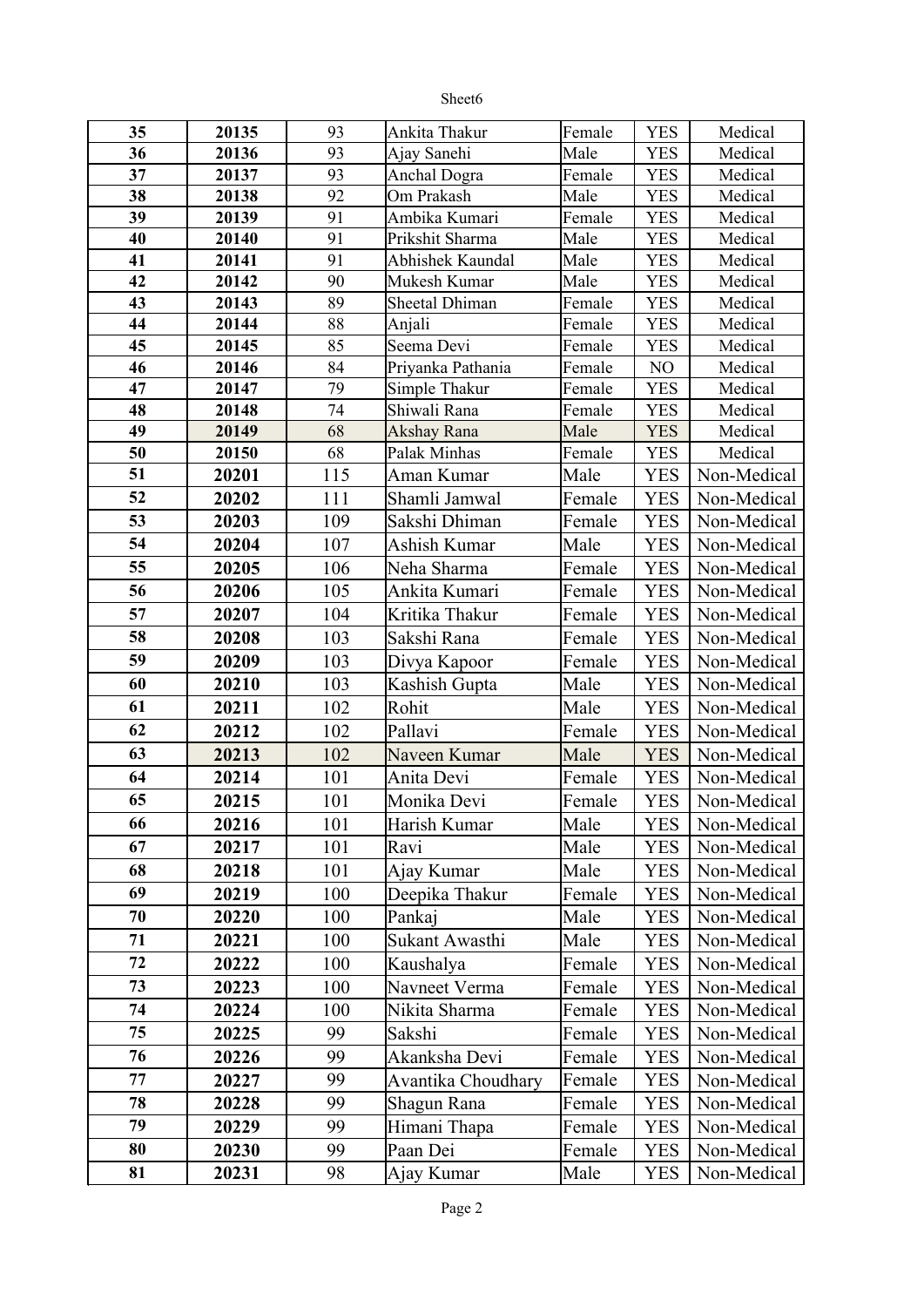| ٠ť<br>- 1<br>ı |
|----------------|
|----------------|

| 82  | 20232 | 98 | <b>Ankit Thakur</b>  | Male   | <b>YES</b> | Non-Medical |
|-----|-------|----|----------------------|--------|------------|-------------|
| 83  | 20233 | 98 | Yogeshwar Singh      | Male   | <b>YES</b> | Non-Medical |
| 84  | 20234 | 98 | Rita Devi            | Female | <b>YES</b> | Non-Medical |
| 85  | 20235 | 98 | <b>Kamal Kishore</b> | Male   | <b>YES</b> | Non-Medical |
| 86  | 20236 | 98 | Aditya Thakur        | Male   | <b>YES</b> | Non-Medical |
| 87  | 20237 | 98 | Shubham Sharma       | Male   | <b>YES</b> | Non-Medical |
| 88  | 20238 | 98 | Pawan Kumar          | Male   | <b>YES</b> | Non-Medical |
| 89  | 20239 | 98 | Shilpa               | Female | <b>YES</b> | Non-Medical |
| 90  | 20240 | 97 | Manoj Sharma         | Male   | <b>YES</b> | Non-Medical |
| 91  | 20241 | 97 | Kapil Verma          | Male   | <b>YES</b> | Non-Medical |
| 92  | 20242 | 97 | Kavita Devi          | Female | <b>YES</b> | Non-Medical |
| 93  | 20243 | 97 | Rimanshui Gora       | Male   | <b>YES</b> | Non-Medical |
| 94  | 20244 | 97 | Rupali               | Female | <b>YES</b> | Non-Medical |
| 95  | 20245 | 97 | Priyanka Sharma      | Female | <b>YES</b> | Non-Medical |
| 96  | 20246 | 97 | Sourabh Kumar        | Male   | <b>YES</b> | Non-Medical |
| 97  | 20247 | 97 | Shashi Sharma        | Female | <b>YES</b> | Non-Medical |
| 98  | 20248 | 97 | Banti                | Male   | <b>YES</b> | Non-Medical |
| 99  | 20249 | 97 | Ankit Kumar          | Male   | <b>YES</b> | Non-Medical |
| 100 | 20250 | 96 | Ravina               | Female | <b>YES</b> | Non-Medical |
| 101 | 20251 | 96 | Sakshi Rehalia       | Female | <b>YES</b> | Non-Medical |
| 102 | 20252 | 96 | Shilpa Devi          | Female | <b>YES</b> | Non-Medical |
| 103 | 20253 | 96 | Rajeev Bhimta        | Male   | <b>YES</b> | Non-Medical |
| 104 | 20254 | 95 | Akshay Thakur        | Male   | <b>YES</b> | Non-Medical |
| 105 | 20255 | 95 | Deeksha Sharma       | Female | <b>YES</b> | Non-Medical |
| 106 | 20256 | 95 | Vaishali Sharma      | Female | <b>YES</b> | Non-Medical |
| 107 | 20257 | 95 | Sonali Thakur        | Female | <b>YES</b> | Non-Medical |
| 108 | 20258 | 95 | Priyanka Kaundal     | Female | <b>YES</b> | Non-Medical |
| 109 | 20259 | 95 | Nishu                | Female | <b>YES</b> | Non-Medical |
| 110 | 20260 | 94 | Geeta Thakur         | Female | <b>YES</b> | Non-Medical |
| 111 | 20261 | 94 | Sanjeev Kumar        | Male   | NO         | Non-Medical |
| 112 | 20262 | 94 | Neha Sharma          | Female | <b>YES</b> | Non-Medical |
| 113 | 20263 | 94 | Kanchan Thakur       | Female | <b>YES</b> | Non-Medical |
| 114 | 20264 | 93 | Sahil                | Male   | <b>YES</b> | Non-Medical |
| 115 | 20265 | 93 | Davinder Kumar       | Male   | <b>YES</b> | Non-Medical |
| 116 | 20266 | 93 | Pooja Devi           | Female | <b>YES</b> | Non-Medical |
| 117 | 20267 | 93 | Nitin Kumar          | Male   | <b>YES</b> | Non-Medical |
| 118 | 20268 | 93 | Akshay Kumar         | Male   | <b>YES</b> | Non-Medical |
| 119 | 20269 | 93 | Avinash Kumar        | Male   | <b>YES</b> | Non-Medical |
| 120 | 20270 | 92 | Pooja Kumari         | Female | <b>YES</b> | Non-Medical |
| 121 | 20271 | 91 | Shivani Dadwal       | Female | <b>YES</b> | Non-Medical |
| 122 | 20272 | 91 | Anjali Kumari        | Female | <b>YES</b> | Non-Medical |
| 123 | 20273 | 91 | Rajender Kumar       | Male   | <b>YES</b> | Non-Medical |
| 124 | 20274 | 90 | Prince Choudhary     | Male   | <b>YES</b> | Non-Medical |
| 125 | 20275 | 90 | Vijeta               | Female | <b>YES</b> | Non-Medical |
| 126 | 20276 | 90 | Shejal               | Female | <b>YES</b> | Non-Medical |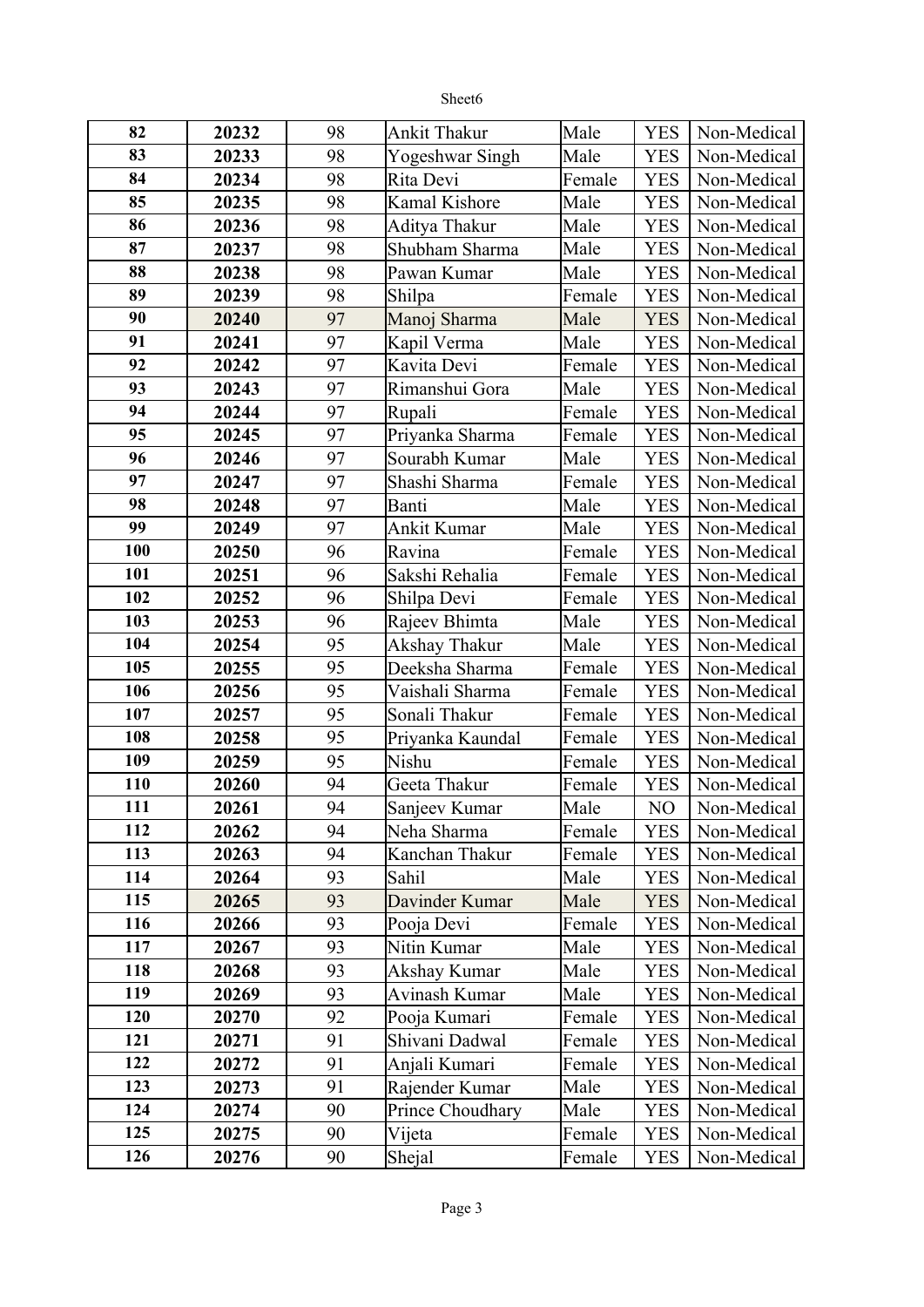| n<br>ıc<br>cı. |
|----------------|
|----------------|

| 127 | 20277 | 89  | Poornima               | Female | <b>YES</b> | Non-Medical |
|-----|-------|-----|------------------------|--------|------------|-------------|
| 128 | 20278 | 89  | Kanchan                | Female | <b>YES</b> | Non-Medical |
| 129 | 20279 | 86  | Lalitesh Thakur        | Male   | <b>YES</b> | Non-Medical |
| 130 | 20280 | 86  | Amita Chaudhary        | Female | NO         | Non-Medical |
| 131 | 20281 | 85  | Abhishek Kaundal       | Male   | <b>YES</b> | Non-Medical |
| 132 | 20282 | 84  | Rajni                  | Female | <b>YES</b> | Non-Medical |
| 133 | 20283 | 81  | Ankush Choudhary       | Male   | <b>YES</b> | Non-Medical |
| 134 | 20284 | 81  | Akshay Sharma          | Male   | <b>YES</b> | Non-Medical |
| 135 | 20285 | 79  | Praveen Thakur         | Male   | <b>YES</b> | Non-Medical |
| 136 | 20286 | 79  | Deeksha Sharma         | Female | <b>YES</b> | Non-Medical |
| 137 | 20287 | 77  | Bharti                 | Female | <b>YES</b> | Non-Medical |
| 138 | 20288 | 69  | Damini                 | Female | <b>YES</b> | Non-Medical |
| 139 | 20289 | 69  | Anshu Choudhary        | Female | NO         | Non-Medical |
| 140 | 20290 | 66  | Ruchi Bala             | Female | <b>YES</b> | Non-Medical |
| 141 | 20291 | 64  | Anshu Dhiman           | Female | <b>YES</b> | Non-Medical |
| 142 | 20292 | 87  | Ved Prakash            | Male   | <b>YES</b> | Non-Medical |
| 143 | 20293 | 87  | Tamanna                | Female | <b>YES</b> | Non-Medical |
| 144 | 20294 | 96  | Manisha Kumari         | Female | <b>YES</b> | Non-Medical |
| 145 | 20295 | 96  | <b>Sheetal Kishore</b> | Female | <b>YES</b> | Non-Medical |
| 146 | 20296 | 87  | <b>Rahul Bans</b>      | Male   | <b>YES</b> | Non-Medical |
| 147 | 20297 | 96  | Vinod Kumar            | Male   | <b>YES</b> | Non-Medical |
| 148 | 20298 |     | <b>Paras Chaudhary</b> | Male   |            | Non-Medical |
| 149 | 20299 | 88  | Priyanka Devi          | Female | <b>YES</b> | Non-Medical |
| 150 | 20300 | 96  | Monika                 | Female | <b>YES</b> | Non-Medical |
| 151 | 20301 | 107 | Sulekha Devi           | Female | <b>YES</b> | Arts        |
| 152 | 20302 | 106 | Kapil Kumar            | Male   | <b>YES</b> | Arts        |
| 153 | 20303 | 105 | Sapna Devi             | Female | <b>YES</b> | Arts        |
| 154 | 20304 | 104 | Kritika Sharma         | Female | <b>YES</b> | Arts        |
| 155 | 20305 | 104 | Monika                 | Female | <b>YES</b> | Arts        |
| 156 | 20306 | 100 | Vandana                | Female | <b>YES</b> | Arts        |
| 157 | 20307 | 100 | Amit Kumar             | Male   | <b>YES</b> | Commerce    |
| 158 | 20308 | 100 | Anil Kumar             | Male   | <b>YES</b> | Arts        |
| 159 | 20309 | 93  | Vanita Kumari          | Female | <b>YES</b> | Commerce    |
| 160 | 20310 | 99  | Shabnam                | Female | <b>YES</b> | Arts        |
| 161 | 20311 | 98  | Suresh Kumar           | Male   | <b>YES</b> | Arts        |
| 162 | 20312 | 98  | Usha Devi              | Female | <b>YES</b> | Arts        |
| 163 | 20313 | 98  | Saruchi Chauhan        | Female | <b>YES</b> | Arts        |
| 164 | 20314 | 98  | Vinod Kumar            | Male   | <b>YES</b> | Arts        |
| 165 | 20315 | 97  | Indu                   | Female | <b>YES</b> | Commerce    |
| 166 | 20316 | 97  | Vikesh Kumar           | Male   | <b>YES</b> | Arts        |
| 167 | 20317 | 97  | Mohit Rana             | Male   | <b>YES</b> | Arts        |
| 168 | 20318 | 97  | Atul Kumar             | Male   | <b>YES</b> | Commerce    |
|     |       |     |                        |        |            |             |
| 169 | 20319 | 97  | Sushmita               | Female | <b>YES</b> | Commerce    |
| 170 | 20320 | 97  | Babu Ram               | Male   | <b>YES</b> | Arts        |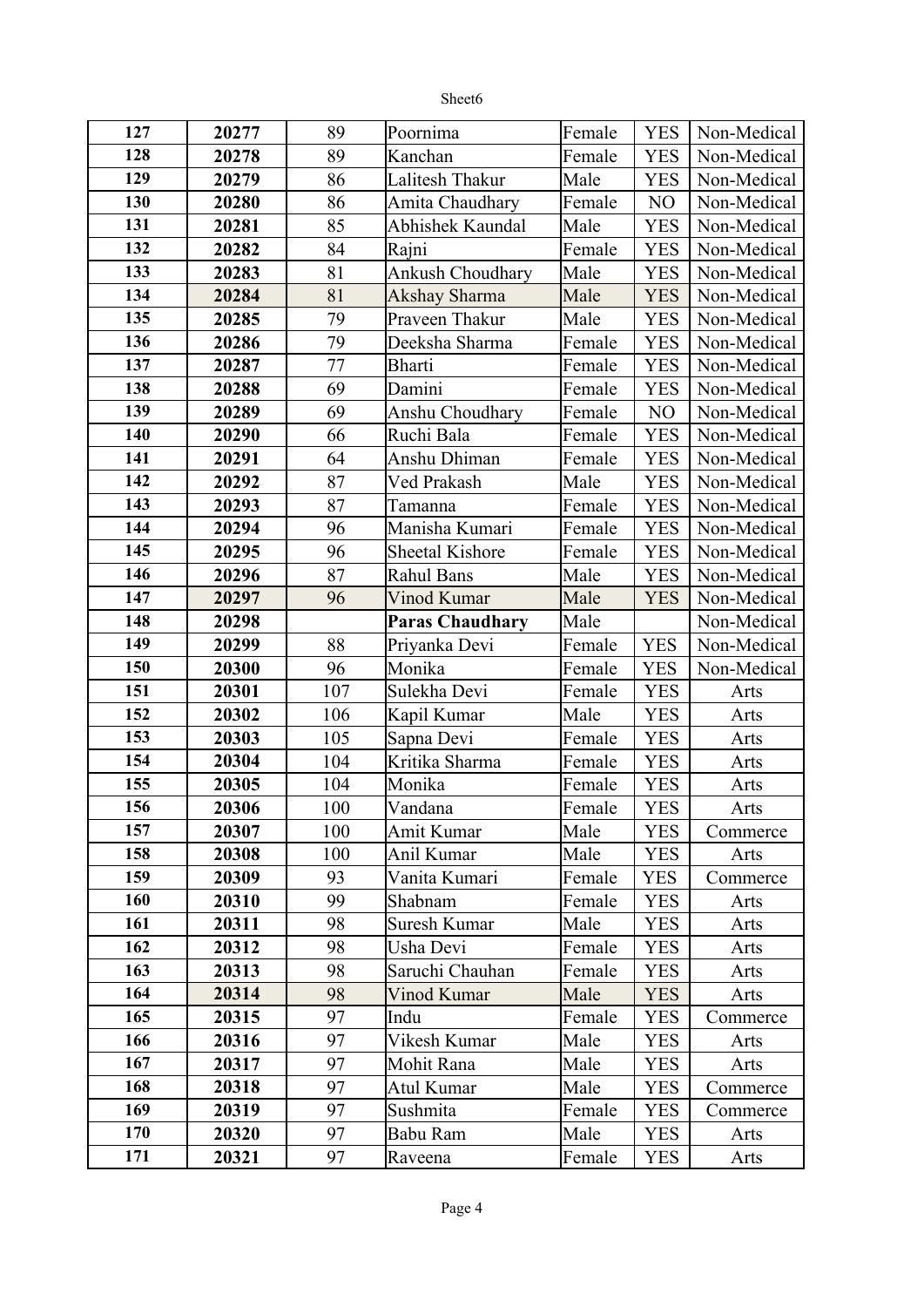|     |       |    | Sheet6               |        |            |          |
|-----|-------|----|----------------------|--------|------------|----------|
| 172 | 20322 | 97 | Farinder Kumar       | Male   | <b>YES</b> | Arts     |
| 173 | 20323 | 97 | Kumari Archana       | Female | <b>YES</b> | Commerce |
| 174 | 20324 | 96 | Vandna Kumari        | Female | <b>YES</b> | Arts     |
| 175 | 20325 | 96 | Robina               | Female | <b>YES</b> | Arts     |
| 176 | 20326 | 96 | Deepa Kumari         | Female | <b>YES</b> | Arts     |
| 177 | 20327 | 96 | Kajal                | Female | NO         | Arts     |
| 178 | 20328 | 96 | Subhash Kumar        | Male   | <b>YES</b> | Arts     |
| 179 | 20329 | 96 | Ravinder Sharma      | Male   | <b>YES</b> | Arts     |
| 180 | 20330 | 96 | Kumari Deepa         | Female | <b>YES</b> | Arts     |
| 181 | 20331 | 96 | <b>Babita Poonal</b> | Female | <b>YES</b> | Arts     |
| 182 | 20332 | 96 | Neha                 | Female | <b>YES</b> | Arts     |
| 183 | 20333 | 95 | Kavita Sharma        | Female | <b>YES</b> | Arts     |
| 184 | 20334 | 95 | Prehlad              | Male   | <b>YES</b> | Arts     |
| 185 | 20335 | 95 | Sham Singh           | Male   | <b>YES</b> | Arts     |
| 186 | 20336 | 95 | <b>Bharti</b>        | Female | <b>YES</b> | Commerce |
| 187 | 20337 | 95 | Manjeeta Kumari      | Female | <b>YES</b> | Arts     |
| 188 | 20338 | 95 | Manisha Kumari       | Female | <b>YES</b> | Arts     |
| 189 | 20339 | 95 | Sanjeev Kumar        | Male   | <b>YES</b> | Arts     |
| 190 | 20340 | 95 | Lal Chand            | Male   | <b>YES</b> | Arts     |
| 191 | 20341 | 95 | Raghubir Singh       | Male   | <b>YES</b> | Arts     |
| 192 | 20342 | 95 | Panna Lal            | Male   | <b>YES</b> | Arts     |
| 193 | 20343 | 95 | Anil Kapoor          | Male   | <b>YES</b> | Arts     |
| 194 | 20344 | 95 | Kamal Kumar          | Male   | <b>YES</b> | Arts     |
| 195 | 20345 | 94 | Dharmender Kumar     | Male   | <b>YES</b> | Arts     |
| 196 | 20346 | 94 | Mamta Devi           | Female | <b>YES</b> | Arts     |
| 197 | 20347 | 94 | Prem Lata            | Female | <b>YES</b> | Arts     |
| 198 | 20348 | 94 | Narender Singh       | Male   | <b>YES</b> | Arts     |
| 199 | 20349 | 94 | Shilpa Chauhan       | Female | <b>YES</b> | Commerce |
| 200 | 20350 | 94 | Laxmi Rana           | Female | <b>YES</b> | Commerce |
| 201 | 20351 | 94 | Lokeshwar Poshta     | Male   | <b>YES</b> | Commerce |
| 202 | 20352 | 94 | Sandeep Kumar        | Male   | <b>YES</b> | Arts     |
| 203 | 20353 | 94 | Satpal Singh         | Male   | <b>YES</b> | Arts     |
| 204 | 20354 | 94 | Shivani Chaudhary    | Female | <b>YES</b> | Arts     |
| 205 | 20355 | 94 | Kanchan Thakur       | Female | <b>YES</b> | Commerce |
| 206 | 20356 | 94 | Narender             | Male   | <b>YES</b> | Arts     |
| 207 | 20357 | 94 | Abhishek Kajla       | Male   | <b>YES</b> | Arts     |
| 208 | 20358 | 94 | Menka                | Female | <b>YES</b> | Arts     |
| 209 | 20359 | 94 | Ghasitu Ram          | Male   | <b>YES</b> | Arts     |
| 210 | 20360 | 93 | Akanksha Devi        | Female | <b>YES</b> | Arts     |
| 211 | 20361 | 93 | Ruchika              | Female | <b>YES</b> | Arts     |
| 212 | 20362 | 93 | Anita                | Female | <b>YES</b> | Arts     |
| 213 | 20363 | 93 | Virender Negi        | Male   | <b>YES</b> | Arts     |
| 214 | 20364 | 93 | Mukesh Kumar         | Male   | <b>YES</b> | Arts     |
| 215 | 20365 | 93 | Raman Kumar          | Male   | <b>YES</b> | Arts     |
| 216 | 20366 | 92 | Sangeeta Kumari      | Female | <b>YES</b> | Arts     |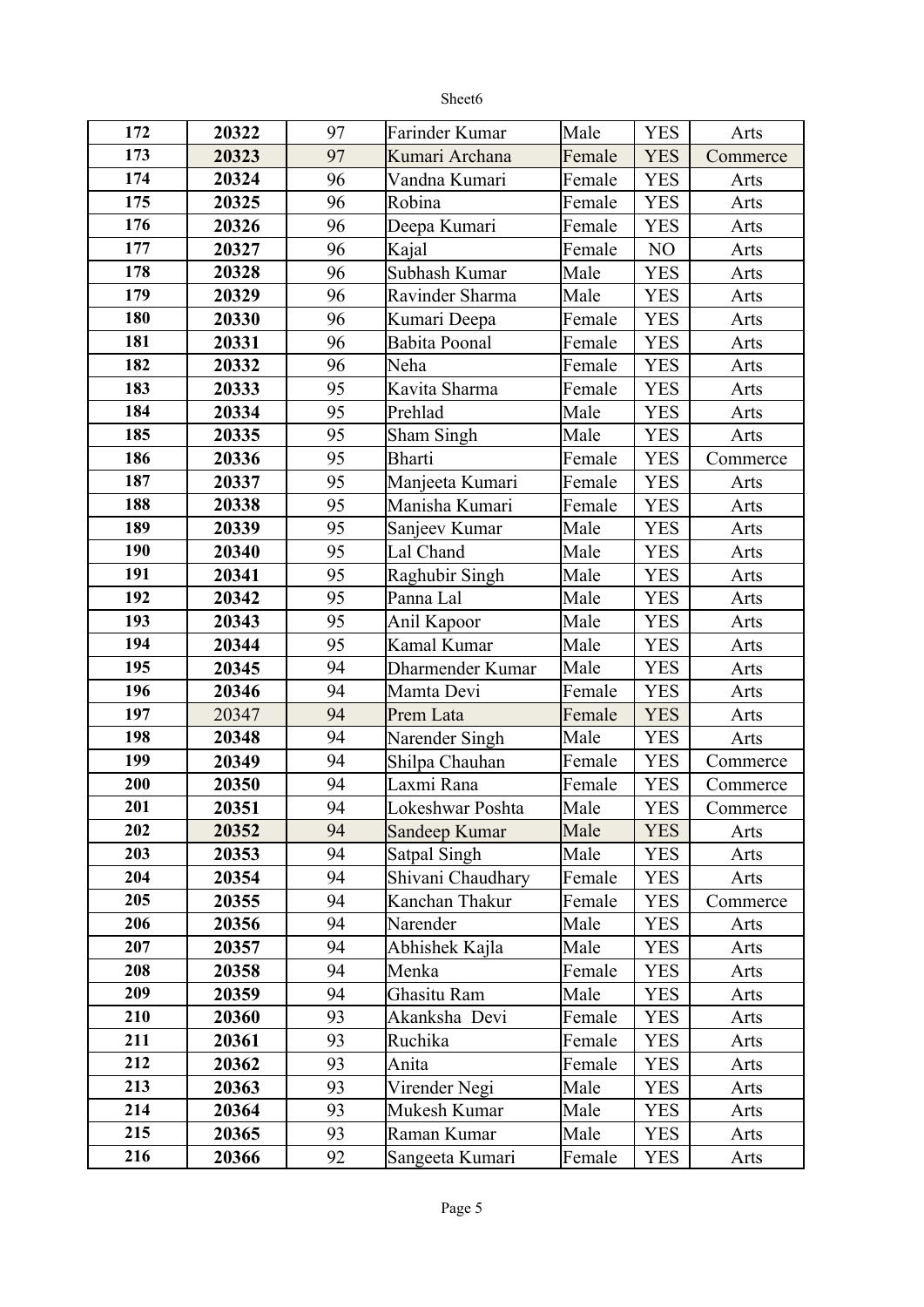| 217 | 20367 | 92              | Deep Lal          | Male   | <b>YES</b>     | Arts     |
|-----|-------|-----------------|-------------------|--------|----------------|----------|
| 218 | 20368 | 92              | Sunita Devi       | Female | <b>YES</b>     | Arts     |
| 219 | 20369 | 92              | Rama Devi         | Female | <b>YES</b>     | Arts     |
| 220 | 20370 | 92              | Neem Raj          | Male   | <b>YES</b>     | Arts     |
| 221 | 20371 | 92              | Neha Kumari       | Female | <b>YES</b>     | Arts     |
| 222 | 20372 | 92              | Shabnam           | Female | <b>YES</b>     | Arts     |
| 223 | 20373 | 92              | Raj Kumar         | Male   | <b>YES</b>     | Arts     |
| 224 | 20374 | 91              | Shyama Devi       | Female | <b>YES</b>     | Commerce |
| 225 | 20375 | 91              | Dushyant Thakur   | Male   | <b>YES</b>     | Arts     |
| 226 | 20376 | 90              | Urvashi           | Female | <b>YES</b>     | Arts     |
| 227 | 20377 | 90              | Divya Bharti      | Female | <b>YES</b>     | Arts     |
| 228 | 20378 | 83              | Aarti Yadav       | Female | N <sub>O</sub> | Commerce |
| 229 | 20379 | 92              | Kuldeep Kumar     | Male   | <b>YES</b>     | Arts     |
| 230 | 20380 | 81              | Deeksha Kumari    | Female | <b>YES</b>     | Arts     |
| 231 | 20381 | 81              | Shiv Ram          | Male   | <b>YES</b>     | Arts     |
| 232 | 20382 | 78              | Swati             | Female | NO             | Arts     |
| 233 | 20383 | 78              | Minakshi          | Female | NO             | Commerce |
| 234 | 20384 | 78              | Sparsh Dev Mehta  | Female | <b>YES</b>     | Arts     |
| 235 | 20385 | 77              | Shourya Bhandari  | Male   | <b>YES</b>     | Arts     |
| 236 | 20386 | 75              | Hitakshri         | Female | <b>YES</b>     | Arts     |
| 237 | 20387 | 74              | Priya             | Female | NO             | Commerce |
| 238 | 20388 | 71              | Ranbir Singh      | Male   | <b>YES</b>     | Arts     |
| 239 | 20389 | $\overline{70}$ | <b>Baldev Raj</b> | Male   | <b>YES</b>     | Arts     |
| 240 | 20390 | 64              | Jawahar Singh     | Male   | <b>YES</b>     | Arts     |
| 241 | 20391 | 62              | Jitender Kumar    | Male   | <b>YES</b>     | Arts     |
| 242 | 20392 | 61              | Suman Kumari      | Female | NO             | Arts     |
| 243 | 20393 | 59              | Avinash Mankotia  | Male   | <b>YES</b>     | Arts     |
| 244 | 20394 | 58              | Sudheer           | Male   | <b>YES</b>     | Arts     |
| 245 | 20395 | 57              | Nancy Devi        | Female | NO             | Arts     |
| 246 | 20396 | 46              | Rajnish Hanjotra  | Female | NO             | Commerce |
| 247 | 20397 | 94              | Sakshi Bhandari   | Female | <b>YES</b>     | Arts     |
| 248 | 20398 | 93              | Himani            | Female | <b>YES</b>     | Arts     |
| 249 | 20399 | 92              | Reena Devi        | Female | <b>YES</b>     | Commerce |
| 250 | 20400 | 93              | Anil Kumar        | Male   | <b>YES</b>     | Arts     |